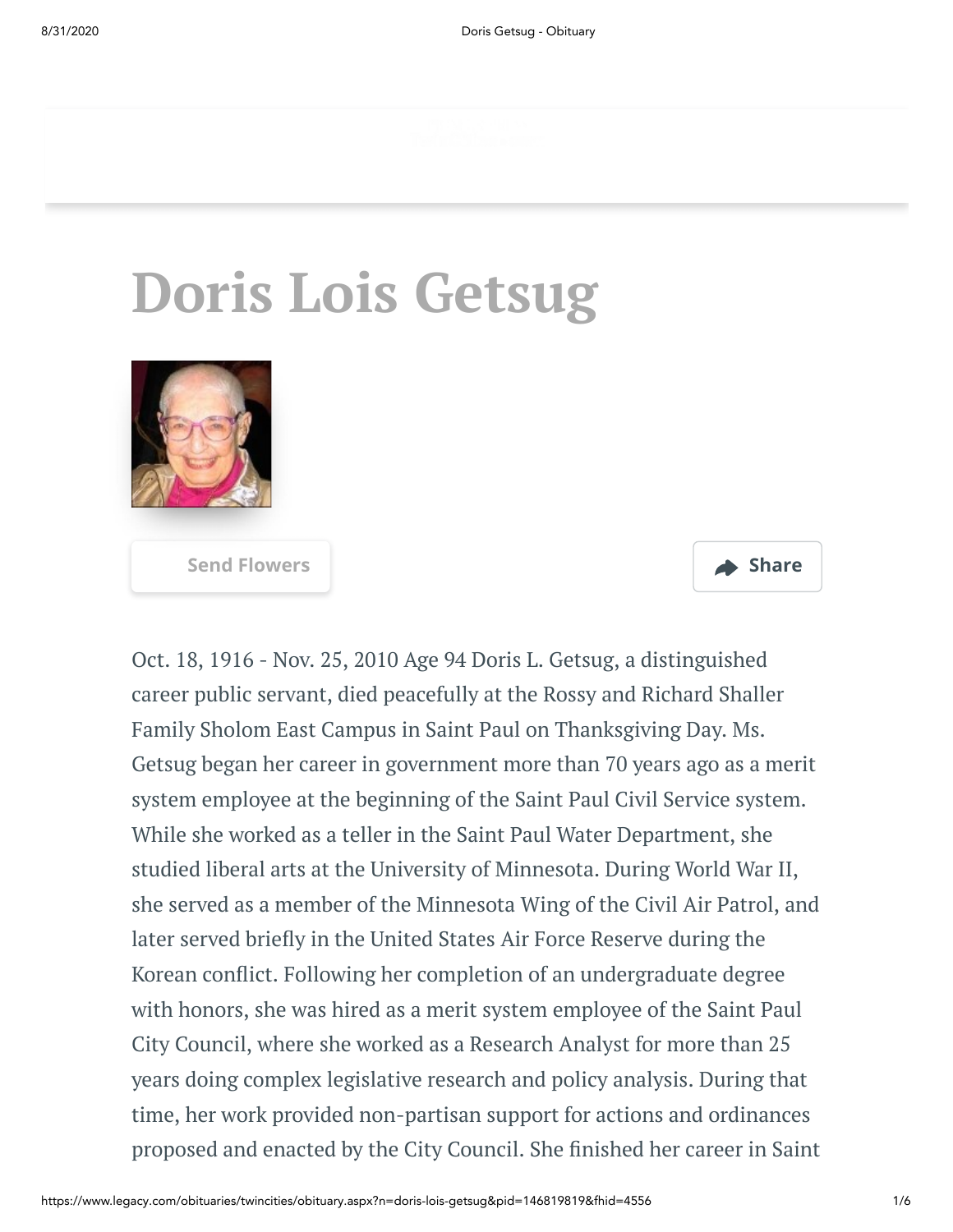#### 8/31/2020 Doris Getsug - Obituary

Paul City Government as a dispute resolution professional in the City's complaint department while completing her Master's degree in Public Administration at the Hubert Humphrey Institute of Public Affairs at the University of Minnesota. She was an early academic pioneer of the Swedish Ombudsman concept for use in municipal government, a subject of her published Masters Thesis, and the theme of her final years in government service. Throughout her career, she was a humanitarian, a devoted supporter of liberal ideals and an active agent for social change on issues of civil rights and diversity. She was an outspoken advocate for the rights of women, the homeless and for indigent Native Americans. At the time of her retirement from the City of Saint Paul, she had more than 50 years of continuous government service. Until her death, Doris Getsug remained a philanthropist supporting many local charities, and an active member on the national and local levels of the American Society for Public Administration (ASPA), the Minnesota Society for Public Adminstration (MAPA), the American Judicature Society (AJS), and the Planetarium Society. She was also a member of the University of Minnesota Alumni Association from the time of her undergraduate degree until her death. She was a graduate of Saint Paul Central High School, and the daughter of Mathilda and Julius Getsug, the sister of Joseph, Bertram, Beatrice (Shepard), and Sydney Getsug, all deceased. She is survived by her brother, Earl J Getsug , and many nieces, nephews, grand nieces and grand nephews, whom she loved, mentored and to whom she gave generously throughout her life. Funeral Service Sunday, 12 NOON at Hodroff-Epstien Memorial Chapel, 671 S. Snelling Ave., St. Paul. Hodroff-Epstein 651-698-8311

To Plant Memorial Trees in memory, please visit our **[Sympathy](https://sympathy.legacy.com/en-us/funeral-flowers/name/doris-getsug-funeral-flowers/p146819819/?affiliateId=939&pm=240) Store**.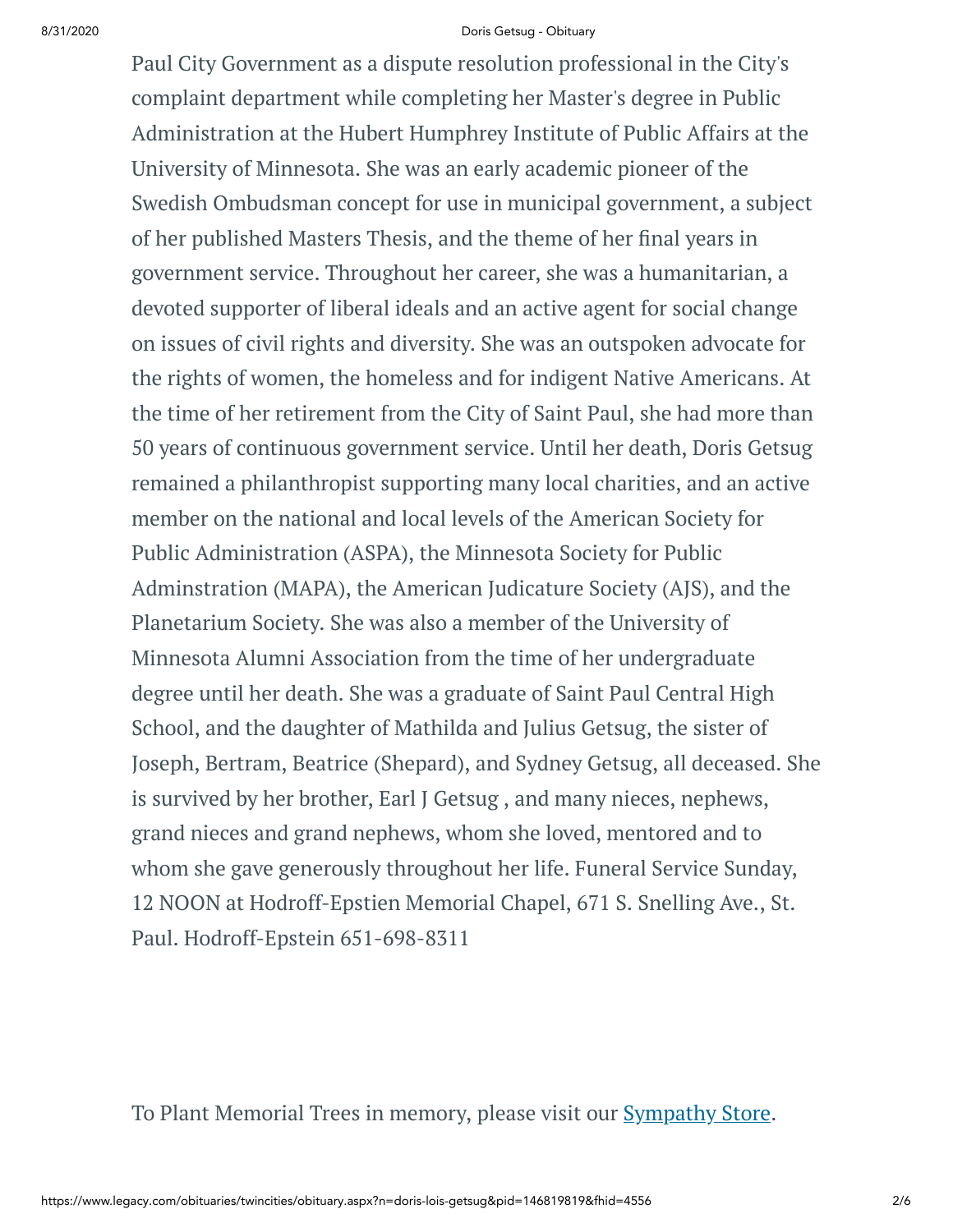Published in Pioneer Press on Nov. 26, 2010.

**Getsug Pages**

[See more records on Ancestry](https://adclick.g.doubleclick.net/pcs/click?xai=AKAOjstW-99NnA4boBcE5TZkoPMrLGC37dTLy1qEqJ10b6UqzHSt55GLjtzmhDADwlKbvI206LjgNzLa2f3CUottRctXKc0UHt_Oa0k3r3WMGHX0Gu1LKebKrEMIDTPoL-XgrEqEGvqzCL_vUR7wz-kTe2h4KvVRMmpLe5oaf2_kJsiX0GelXTPD1k01cAtOucctt_DiDiLWUY1kKqQlj8OT_tMJfozrRxYg4NF9YMEmLlhquZalubnDzpe0J3Nt8JUvM6BWepZ_gtumN4_O_hTKNzvS19Y_wAc9YjDL9MHpt7A1beRGTHcIhg&sig=Cg0ArKJSzEphB1k54fKTEAE&urlfix=1&adurl=https://prf.hn/click/camref:1101l3yjc/adref:77841/destination:https://www.ancestry.com/cs/partner-records%3FflowId%3DpartnersBirth%26gsfn%3DDoris%26gsln%3DGetsug)

#### **MEMORIAL EVENTS**

No memorial events are currently scheduled. To offer your sympathy during this difficult time, you can now have memorial trees planted in a National Forest in memory of your loved one.

Funeral services provided by

[Hodroff-Epstein](https://www.hodroffepsteinmemorialchapels.com/) Memorial Chapels

[671 South Snelling Avenue](https://maps.google.com/?q=671%20South%20Snelling%20Avenue%20St.%20Paul,%20MN%2055116) St. Paul, MN 55116

[\(651\) 698-8311](tel:6516988311)

**[Plant Memorial Trees](https://sympathy.legacy.com/en-us/funeral-flowers/name/doris-getsug-funeral-flowers/p146819819/?affiliateId=939&pm=271)**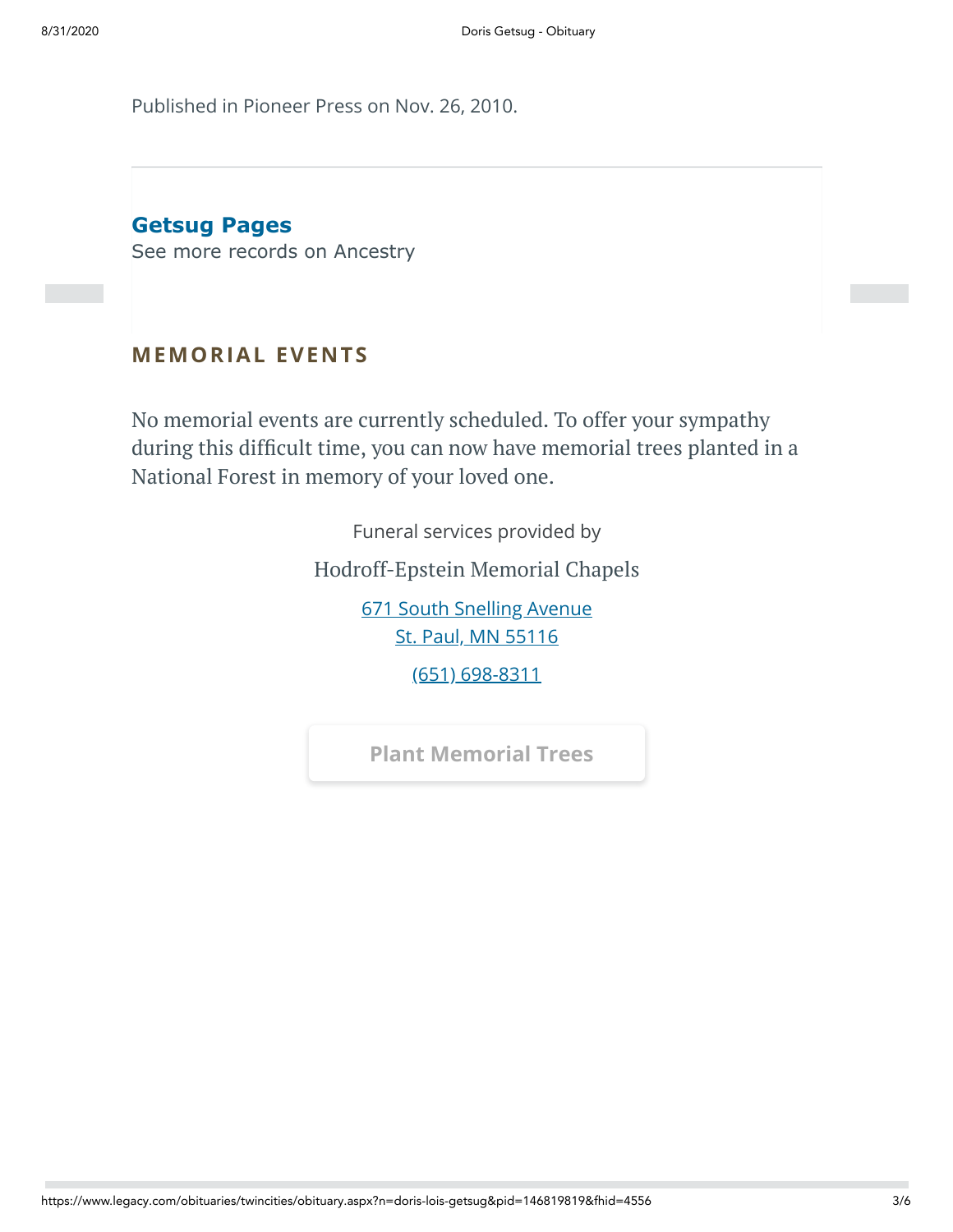# **MEMORIES & CO N DOLE N CES**



Not sure what to say?  $\blacktriangleright$ 

Add a photo

Your Name

Your Email Address

Your Relationship

 $\boxdot$  Get email updates for this page

### **Add Memory**

[Posting Guidelines](https://www.legacy.com/guestbooks/posting-guidelines.aspx?n=Doris-Getsug&pid=146819819) | [FAQ](https://www.legacy.com/guestbooks/faq.aspx?n=Doris-Getsug&pid=146819819)

#### **1 entry**

November 26, 2010

On behalf of the staff at Courage Center, please accept our condolences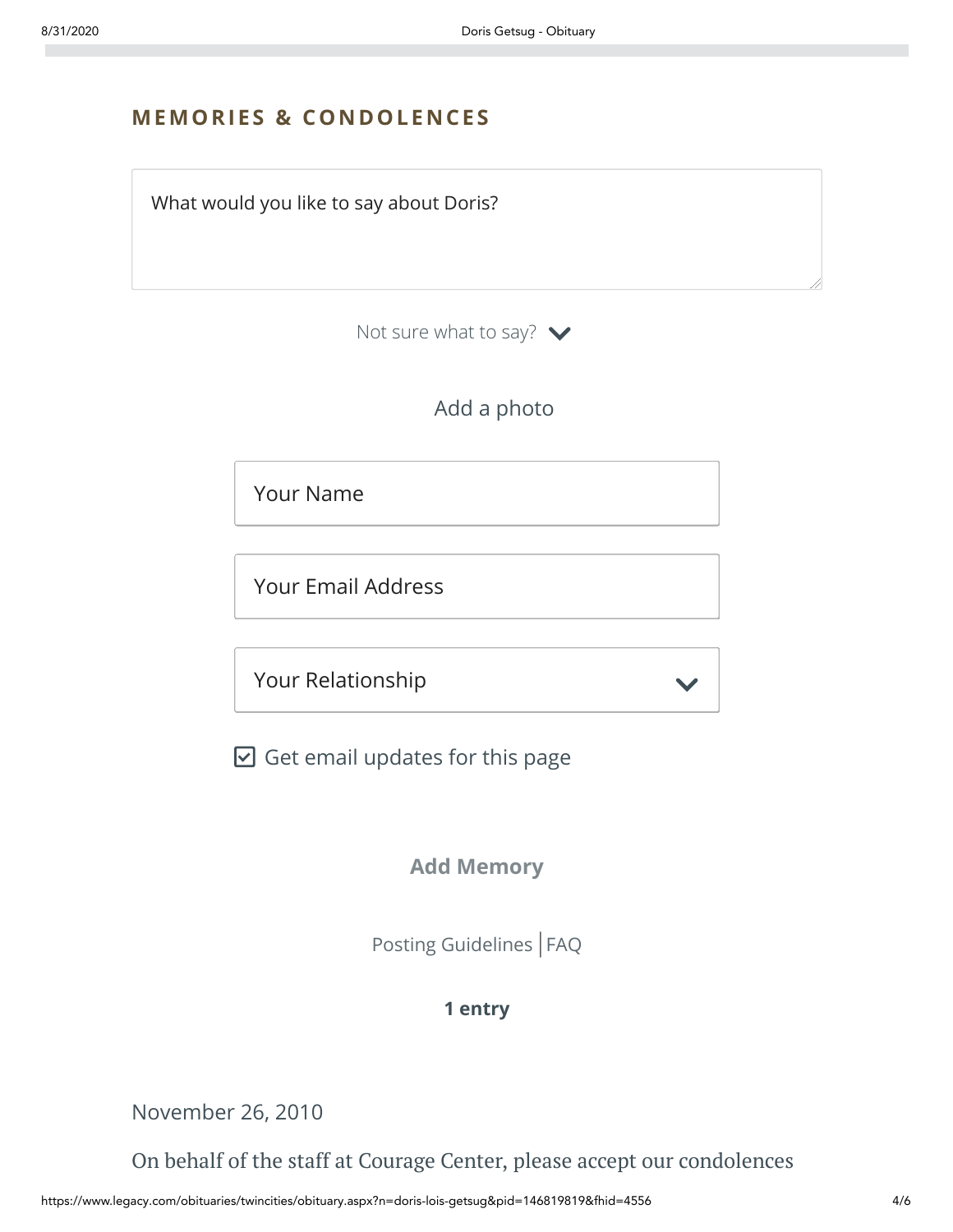on the loss of Doris. Our thoughts are with you during this difficult time.

**Courage Center**

#### **INVITE OTHERS TO ADD MEMORIES**

Share to let others add their own memories and condolences



## **ADVICE & SUPPORT**

**[The Five Stages of Grief](https://www.legacy.com/news/advice-and-support/article/the-five-stages-of-grief)**

**[Sympathy Advice](https://www.legacy.com/news/advice-and-support/article/sympathy-and-condolence-advice)**

**[What Is a Eulogy?](https://www.legacy.com/news/advice-and-support/article/what-is-a-eulogy)**

**[Funeral Flower Etiquette](https://sympathy.legacy.com//en-us/funeral-flowers/article/funeral-flower-etiquette/)**

[View All Advice & Support Articles](http://www.legacy.com/news/advice-and-support)